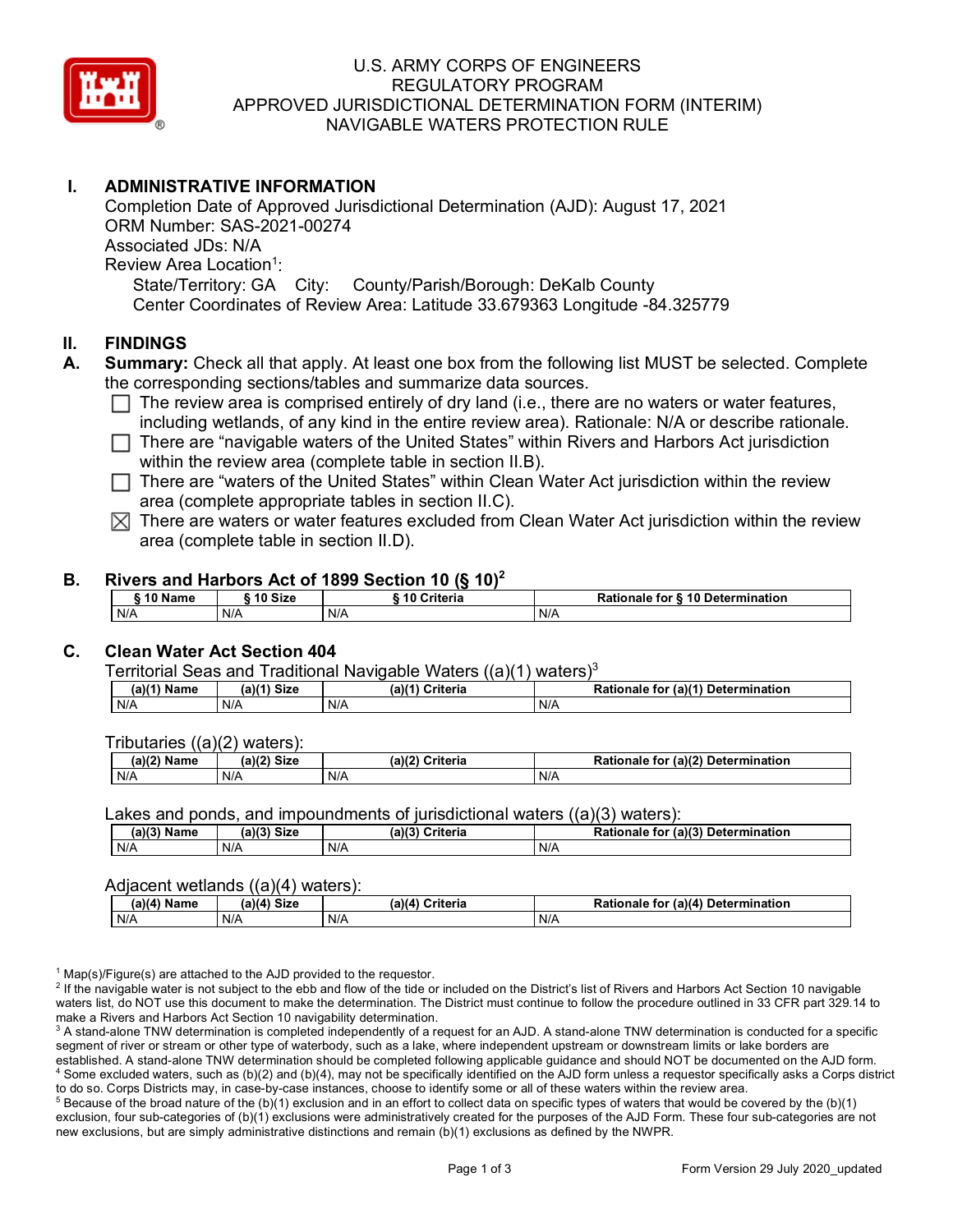

# U.S. ARMY CORPS OF ENGINEERS REGULATORY PROGRAM APPROVED JURISDICTIONAL DETERMINATION FORM (INTERIM) NAVIGABLE WATERS PROTECTION RULE

# **D. Excluded Waters or Features**

Excluded waters  $((b)(1) - (b)(12))^4$ :

| <b>Exclusion Name</b> | ,, ,, ,<br><b>Exclusion Size</b> | Exclusion <sup>5</sup>              | <b>Rationale for Exclusion Determination</b>            |
|-----------------------|----------------------------------|-------------------------------------|---------------------------------------------------------|
| Ephemeral             | 370 feet                         | (b)(3) Ephemeral feature, including | The feature lacks an ordinary high-water mark and       |
| Feature 1             |                                  | an ephemeral stream, swale, gully,  | does not connect to a downstream (a)(1) water. Flows    |
|                       |                                  | rill, or pool                       | only in direct response to precipitation.               |
| Ephemeral             | 1.320 feet                       | (b)(3) Ephemeral feature, including | The feature lacks continuity of channel and defined bed |
| Feature 2             |                                  | an ephemeral stream, swale, gully,  | and bank. Does not connect to a downstream (a)(1)       |
|                       |                                  | rill, or pool                       | water. Flows only in direct response to precipitation.  |
| Ephemeral             | 475 feet                         | (b)(3) Ephemeral feature, including | The feature lacks continuity of channel and defined bed |
| Feature 3             |                                  | an ephemeral stream, swale, gully,  | and bank. Does not connect to a downstream (a)(1)       |
|                       |                                  | rill, or pool                       | water. Flows only in direct response to precipitation.  |
| Ephemeral             | 1.188 feet                       | (b)(3) Ephemeral feature, including | The feature lacks an ordinary high-water mark and       |
| Feature 4             |                                  | an ephemeral stream, swale, gully,  | does not connect to a downstream (a)(1) water. Flows    |
|                       |                                  | rill, or pool                       | only in direct response to precipitation.               |

# **III. SUPPORTING INFORMATION**

- **A. Select/enter all resources** that were used to aid in this determination and attach data/maps to this document and/or references/citations in the administrative record, as appropriate.
	- *Construction Version 3 dated July 9, 2021.*  **\_X\_** Information submitted by, or on behalf of, the applicant/consultant: *Nationwide Permit 39 Pre-Construction Notification: SAS-2021-00274 DeKalb County, Blackhall Studios and Bridge*

 This information *(is)* sufficient for purposes of this AJD. Rationale: *N/A.* 

**\_\_\_** Data sheets prepared by the Corps: *Title(s) and/or date(s).* 

- **\_X\_** Photographs: *Aerial and On Site photographs, June 2, 2021.*
- **\_\_\_** Corps Site visit(s) conducted on: *Date(s).*

**\_\_\_** Previous Jurisdictional Determinations (AJDs or PJDs): *ORM Number(s) and date(s).* 

- **\_X\_** Antecedent Precipitation Tool: *provide detailed discussion in Section III.B.*
- **\_X\_** USDA NRCS Soil Survey: *Online Soil Mapper, accessed March 31, 2021.*
- $\frac{1}{\mathsf{X}}$ **\_X\_** USFWS NWI maps: *Online Wetlands Mapper, accessed March 31, 2021.*

 $\frac{1}{\overline{X}}$ **\_X\_** USGS topographic maps: *Online Topo Tools, accessed March 31, 2021.* 

| Other data sources used to aid in this determination: |  |  |  |
|-------------------------------------------------------|--|--|--|
| Name and/or date and other relevant information       |  |  |  |
| Stream Stats.                                         |  |  |  |
| N/A.                                                  |  |  |  |
| Lidar                                                 |  |  |  |
| N/A.                                                  |  |  |  |
| $N/A$ .                                               |  |  |  |
| FEMA FIRM panel.                                      |  |  |  |
|                                                       |  |  |  |

 $1$  Map(s)/Figure(s) are attached to the AJD provided to the requestor.

<sup>2</sup> If the navigable water is not subject to the ebb and flow of the tide or included on the District's list of Rivers and Harbors Act Section 10 navigable waters list, do NOT use this document to make the determination. The District must continue to follow the procedure outlined in 33 CFR part 329.14 to make a Rivers and Harbors Act Section 10 navigability determination.

to do so. Corps Districts may, in case-by-case instances, choose to identify some or all of these waters within the review area.<br><sup>5</sup> Because of the broad nature of the (b)(1) exclusion and in an effort to collect data on s new exclusions, but are simply administrative distinctions and remain (b)(1) exclusions as defined by the NWPR. exclusion, four sub-categories of (b)(1) exclusions were administratively created for the purposes of the AJD Form. These four sub-categories are not

 segment of river or stream or other type of waterbody, such as a lake, where independent upstream or downstream limits or lake borders are established. A stand-alone TNW determination should be completed following applicable guidance and should NOT be documented on the AJD form.<br><sup>4</sup> Some excluded waters, such as (b)(2) and (b)(4), may not be specifically iden to do so. Corps Districts may, in case-by-case instances, choose to identify some or all of these waters within the review area. <sup>3</sup> A stand-alone TNW determination is completed independently of a request for an AJD. A stand-alone TNW determination is conducted for a specific